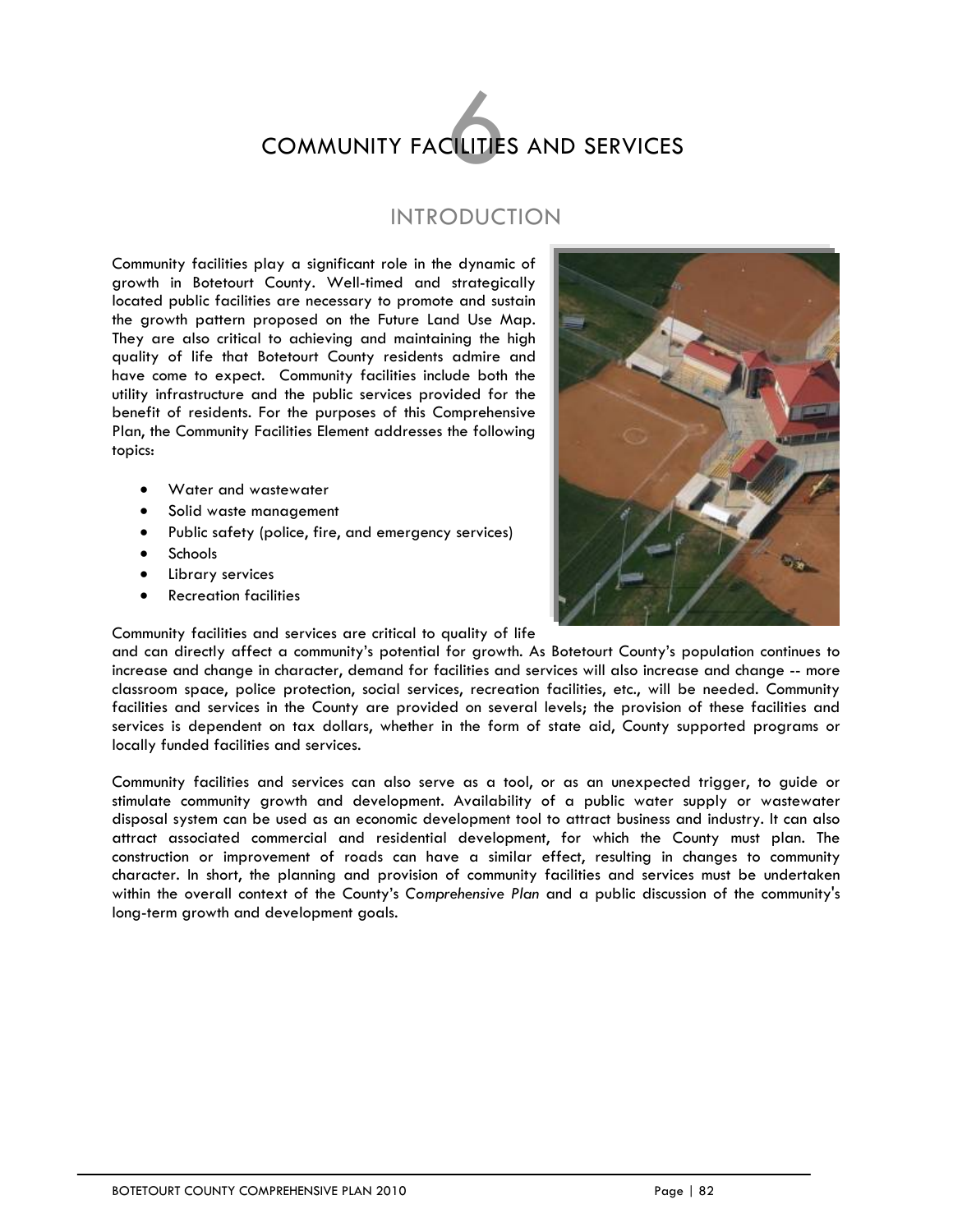# **BACKGROUND**

# **Community Facilities and Services Analysis**

#### *Recreation Services and Facilities*

The active and passive recreational needs of Botetourt County residents and visitors are met through services and facilities that are provided by a broad cross-section of local, state, federal, and private sector entities. The Botetourt County Parks, Recreation, and Tourism, and its associated Advisory Parks and Recreation Commission were created by the Board of Supervisors in 1975 to address County recreational needs and to provide recreational opportunities for County residents. Today, the Botetourt County Recreation Department, with the assistance and guidance of the Advisory Commission, provides a wide variety of team and non-team and leisure programming for County residents. To provide these opportunities, the Department relies heavily on County schools to provide space for programming.

In May 2010, the Botetourt County Parks, Recreation, and Tourism prepared a *Five-Year Parks and Recreation Plan*. The plan provides an inventory of the wide variety of local, state, federal, and private recreational facilities that serve area residents and visitors. Map 24 (Recreation Sites) shows the recreational sites within Botetourt County. The plan also discusses the need to consider the financial constraints of limited local funding with specific emphasis on the County's Capital Improvement Incentive Fund and the County's Five Year Capital Improvement Planning process as a means to finance local recreational improvements. The plan concludes with a list of park and recreation projects, also included in the 2011-2015 Capital Improvements Plan, and outlines nine departmental objectives. Objectives address the issue of coordinating the development of recreation facilities with future school development and expansion of the County's on-going efforts to cooperate with local residents and interest groups, such as booster clubs, in the parks and recreation planning process. Objectives also stress the need to address ADA compliance, completion of regional recreation facilities at the Blue Ridge, Buchanan, Greenfield and North County Parks, and continued efforts to work with the County school system and local community colleges to expand the range of adult and youth recreation courses, and the strong role and active utilization of the Capital Improvements Incentive Fund Program.

Projects highlighted in the 2011-2015 Capital Improvement Plan include:

- 1. *Park Community Centers* Construction of community recreation centers in Blue Ridge, Buchanan, Greenfield and North County Parks. (2014-2015)
- 2. *Botetourt Sports Complex* Development of additional athletic fields, storage and locker room facilities. (2012-2014)
- 3. *Boxley Park* Implementation of Boxley Fields Master Plan. Includes infield and fencing replacement for two instructional baseball fields, parking and field access upgrades, and installation of athletic field lighting. (2012-2014)
- 4. *Buchanan Park* Complete parking and access routes for park (2012) and construct picnic pavilion and park amenities. (2013)
- 5. *Greenfield Historic Resources* Historic preservation/relocation and initial planning of visitor center. (2011-2013)
- 6. *Greenfield Recreation Park* Construct a concession/restroom building (2012), improve parking area with the installation of grass paver system (2013), and construct for tennis courts for recreation and high school play. (2013)
- 7. *Incentive Fund* Grant to provide matching funds for community based park improvement projects. (2010-2015)
- 8. *ADA Compliance* Provide for necessary improvements to become ADA compliant at county athletic facilities. (2010-2015)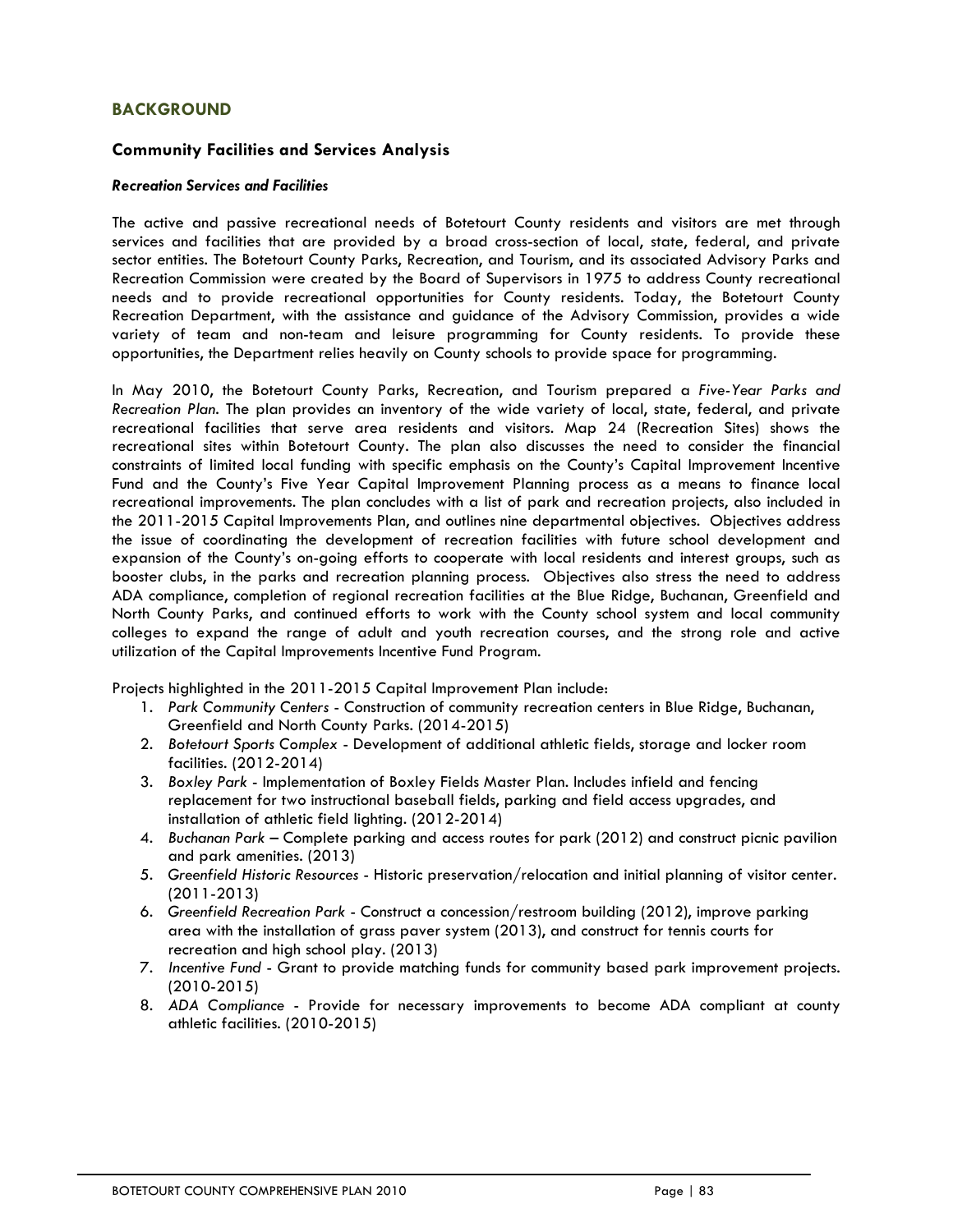#### *Outdoor Recreation Opportunities*

Outdoor recreation facilities are numerous within the County. The James River, the George Washington and Jefferson National Forests, the Blue Ridge Parkway, the Appalachian Trail, and the Carvins Cove Reservoir are just some of the many natural and scenic areas that contribute to the County's recreational amenities. These areas provide excellent opportunities for fishing, hiking, horseback riding, hunting, biking, boating, birding, kayaking, camping and general sightseeing. In addition to the recreational benefits, use of these areas by residents and visitors also provides an economic benefit to the County.

#### *The James River*

The James River, 14 miles of which is designated as a Virginia Scenic River, provides opportunities for freshwater fishing as do Craig, McFalls, Jennings, Middle, and Roaring Run Creeks. The James River is popular with smallmouth bass fishermen and has gained recognition for Muskie fishing. Rock bass, bream and catfish are also plentiful. The James River is also popular with rafters, canoeists and kayakers. There are five public boat access areas along the James River in Botetourt County. These are located near Arcadia, Buchanan, Horseshoe Bend, Springwood, and Iron Gate. Parking is available at each of the public boat launch sites. The Virginia Department of Game and Inland Fisheries maintains the public boat launch access points.

The *Upper James River Water Trail Strategic Plan* was produced in 2009 by the Botetourt County Office of Tourism and provides greater detail of plans to enhance the recreational use of the James River. The plan envisions a water-based trail system that will provide opportunities for recreation, conservation, tourism and education while preserving the natural, historic and cultural resources along the river. Goals and objectives of the plan include increasing public access to the James River, developing an identity for the Upper James River, and developing a sustainable tourism based economy along the corridor. Map 25 (James River Trail – Public Access Points) provides a geographic overview of the trail alignment. The plan emphasizes that Trail development should focus on increasing public (local and non-local) access to the river while working to preserve the natural state of the Upper James. By involving all sectors of the community and working collaboratively to identify and implement needed infrastructure, services and marketing improvements, the Upper James Trail can become a premier outdoor recreation destination.

#### *George Washington and Jefferson National Forests*

The Jefferson and George Washington National Forests offer excellent fishing, hunting and nature study opportunities. Together, the Forests have over 80,000 acres in the County and comprise over twenty-two percent of the County's land area. The U.S. Forest Service maintains four major recreation areas in Botetourt County: Craig Creek Recreation Area, Middle Creek Picnic Area, North Creek Campground and Roaring Run Furnace and Picnic Area. Craig Creek Recreation Area offers picnicking, primitive camping, space for trailers and horses, a loop trail and access to Craig Creek. Middle Creek Picnic Area located near Arcadia, has a large picnic area with shelters, a pavilion, water and restroom facilities. North Creek Campground (3 miles from Arcadia) includes 15 camping units with parking, picnic table, tent pad and fireplace. Water and restroom facilities are available. Roaring Run Furnace and Picnic Area is located 8 miles northwest of Eagle Rock and includes 15 picnic units and restroom facilities. Attractions include the Roaring Run Iron Furnace, a pre-Civil War iron ore furnace, Roaring Run Falls, and the Iron Ore National Recreational Trail.

The U.S. Forest Service also manages and maintains several trails that provide residents and visitors with hiking, equestrian and off-road opportunities. The Patterson Mountain Off-Road Vehicle Trail offers opportunities for all-terrain vehicles and dirt-bike enthusiasts. The trail is approximately 15 miles in length. The U.S. Forest Service maintains the 65-mile Glenwood Horse Trail that extends from Natural Bridge Station to Montvale. There are a series of trailheads dispersed along the trail, which offer parking and entry to the trail. Bearwallow Gap Horse Trail is located near Buchanan; primitive camping is permitted along the trail as well.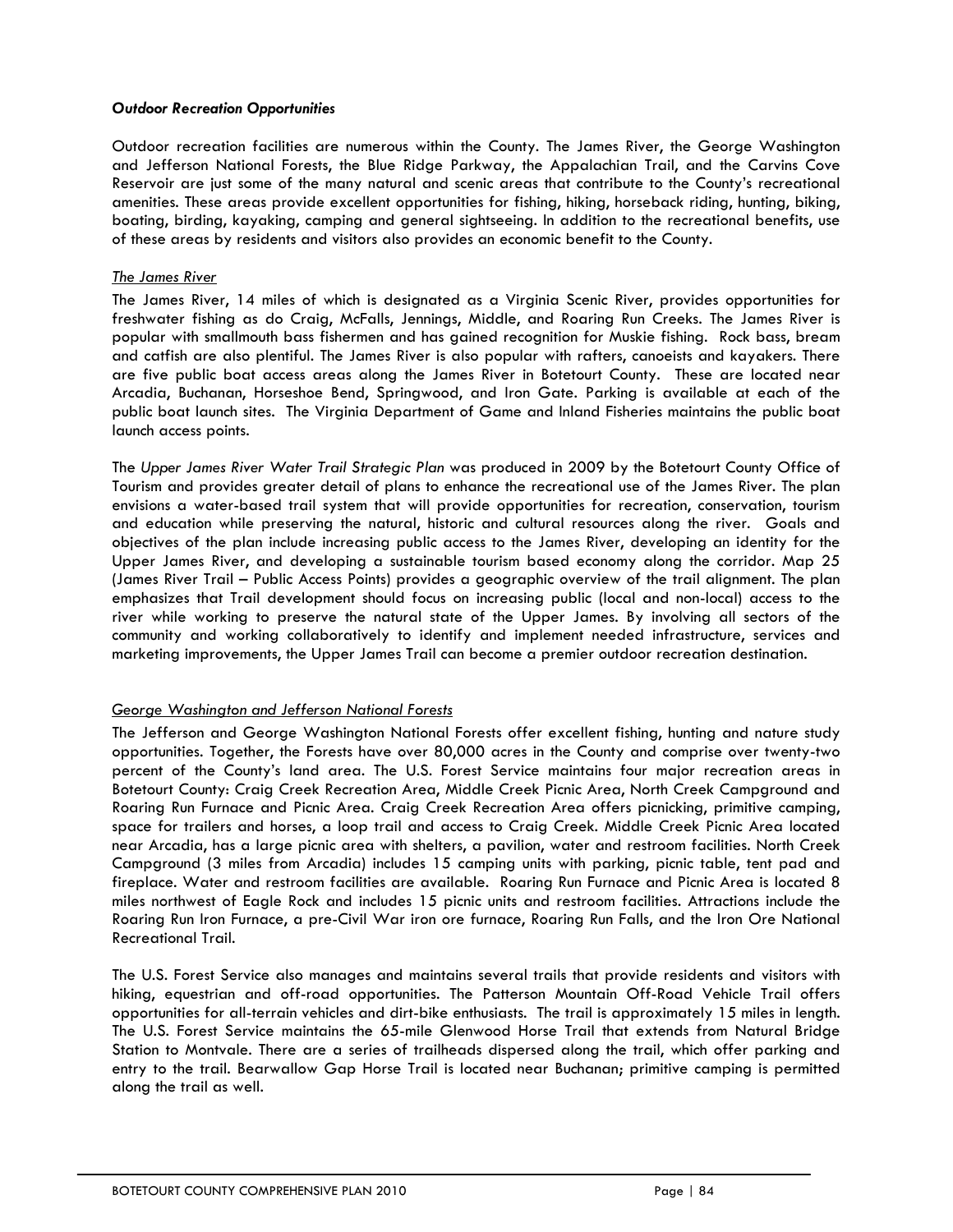# *Appalachian Trail*

The Country's premiere hiking trail passes through Botetourt County on its way from Maine to Georgia. The Appalachian Trail enters southwestern Botetourt County on Tinker Mountain, and then crosses the valley at Daleville, before heading into the Blue Ridge Mountains. The trail has numerous access points in the County. US 220 at I-81 near Exit 150 is the most popular. Other access is possible along Mountain Pass Road, and at numerous points along the Blue Ridge Parkway.

# *Blue Ridge Parkway*

The Blue Ridge Parkway links the Shenandoah National Park in Virginia to the Great Smokey Mountains National Park in North Carolina. The parkway follows the Blue Ridge Mountains for 469 miles and passes through thirty-five miles of the southeast section of Botetourt County. The Parkway provides scenic vistas, areas for picnicking, overlooks and trailheads. The Parkway is accessible in Botetourt County from Route 43 east of Buchanan, from Route 618 near the Peaks of Otter, and from U.S. Route 460 in Blue Ridge.

# *Carvins Cove Reservoir*

Carvins Cove Reservoir and its twenty square mile watershed lie within Botetourt and Roanoke Counties. Recreation opportunities of off-road bike, hiking, and horseback riding trails are located in the Carvins Cove. It is owned by the City of Roanoke and serves as a public water source for area residents. The City of Roanoke charges visitors a fee to access the property and for public boat rental. Carvins Cove is regulated by a series of policies set forth by the City of Roanoke to protect water quality. In recent years, access to the watershed has been further restricted due to public health and safety concerns.

# *Libraries*

A public library is an important community facility, the use of which expands with increasing population, land development, and higher educational goals. Botetourt County provides public library services to the residents of Botetourt County and the Roanoke Valley. The library system has nearly 165,000 items including books, DVDs, audiobooks and magazine collections. There are four library buildings including the headquarters library, known as the Blue Ridge Library, on U.S. 460 East, the Fincastle Branch Library, the Buchanan Branch Library, and the new Eagle Rock Library (Map 26 – Schools and Libraries). Internet access is available at all four library locations. The library also operates a bookmobile, which serves populations in predominantly rural areas. Botetourt County Library patrons borrowed 261,213 items in FY10 as well as recording 195,265 visits to library facilities. Children's services are provided at all libraries, including preschool story hour and an annual summer reading program. The Botetourt library system is part of the Roanoke Area Libraries consortium, whose members share a common borrower's card and computer catalog. Botetourt patrons may also obtain books and other materials from the collections of the City of Roanoke, Roanoke County, and Salem libraries at no charge.

#### *Electric Services*

Botetourt County residents and businesses obtain their electric services from one of three utility companies. The Craig-Botetourt Electric Cooperative provides electric service in the western part of the County. Virginia Power Company serves customers in the Eagle Rock and Buchanan areas. Finally, American Electric Power serves the remainder of the County and has the largest service area and customer base.

# *Education*

Currently, the Botetourt County School System operates seven elementary schools, two middle schools, two high schools, and a County-wide vocational school (Map 26 – Schools and Libraries). The elementary schools serve grades K-5; the middle schools serve grades 6-8; and the high schools serve grades 9-12. Several local institutions, including Dabney S. Lancaster Community College, Virginia Western Community College, Hollins University, Roanoke College, Radford University, and Virginia Polytechnic Institute and State University serve the regional higher education needs of Botetourt County residents. Finally, the Greenfield Education and Training Center provides extended learning and workforce training opportunities. All of these institutions are within a 50-mile radius of Fincastle.

Fall enrollment in Botetourt County schools has been decreasing since 2007, and projections indicate membership will remain stable through 2013 (Table 45). When compared to peer counties, enrollment in the County schools has not kept up with population growth. This suggests that the new population growth is in the older, possibly retiree, age groups that do not have children at grade school age.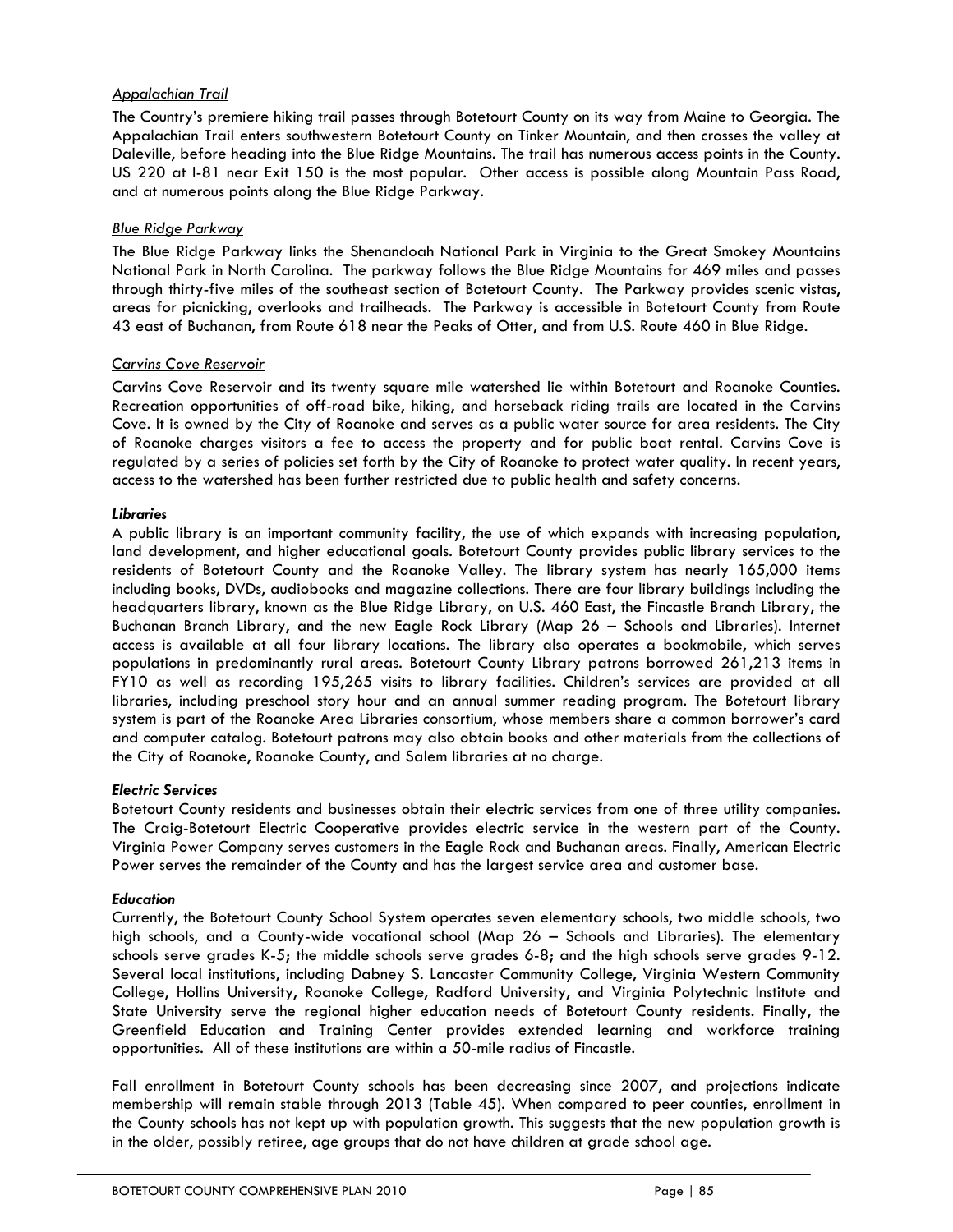| HISTORIC & PROJECTED FALL MEMBERSHIP FOR VIRGINIA'S SCHOOL DIVISIONS: 2007-08 TO 2013-14 |                                                                    |           |                                               |           |           |           |           |                                    |                                        |                 |                                        |                          |                |
|------------------------------------------------------------------------------------------|--------------------------------------------------------------------|-----------|-----------------------------------------------|-----------|-----------|-----------|-----------|------------------------------------|----------------------------------------|-----------------|----------------------------------------|--------------------------|----------------|
|                                                                                          | Fall<br><b>Historic</b><br>Membership*<br><b>Grades</b><br>$K-12:$ |           | <b>Projected Fall Membership Grades K-12:</b> |           |           |           |           | <b>Numerical Change</b>            |                                        |                 | <b>Percentage Change</b>               |                          |                |
| School<br><b>Division</b>                                                                |                                                                    |           |                                               |           |           |           |           | <b>Historic</b><br><b>Forecast</b> |                                        | <b>Historic</b> | <b>Forecast</b>                        |                          |                |
|                                                                                          |                                                                    |           |                                               |           |           |           |           | 2007-08                            | 2008-<br>2008-<br>09<br>09<br>to<br>to | 2007-08         | 2008-<br>2008-<br>09<br>09<br>to<br>to |                          |                |
|                                                                                          | 2007-08                                                            | 2008-09   | 2009-10                                       | 2010-11   | 2011-12   | 2012-13   | 2013-14   | to 2008-<br>09                     | 2009-<br>10 <sup>°</sup>               | $2013 -$<br>14  | to 2008-<br>09                         | 2009-<br>10 <sup>°</sup> | $2013 -$<br>14 |
|                                                                                          |                                                                    |           |                                               |           |           |           |           |                                    |                                        |                 |                                        |                          |                |
| Virginia**                                                                               | 1,202,342                                                          | 1,205,169 | ,208,994                                      | 1,214,286 | 1,221,361 | 1,233,113 | 1,246,869 | 2,827                              | 3,825                                  | 41,700          | 0.2%                                   | 0.3%                     | 3.5%           |
|                                                                                          |                                                                    |           |                                               |           |           |           |           |                                    |                                        |                 |                                        |                          |                |
| <b>Botetourt</b>                                                                         | 4,956                                                              | 4894      | 4,880                                         | 4,865     | 4,872     | 4,889     | 4,901     | $-62$                              | $-14$                                  | $\overline{7}$  | $-1.3$                                 | $-0.3$                   | 0.2            |
| Culpeper                                                                                 | 7,368                                                              | 7276      | 7,392                                         | 7,568     | 7,809     | 8,074     | 8,452     | $-92$                              | 116                                    | 1,176           | $-1.2$                                 | 1.6                      | 16.2           |
| Rockbridge<br>(4)                                                                        | 2,827                                                              | 2772      | 2,768                                         | 2,805     | 2,796     | 2,886     | 2,939     | $-55$                              | $-4$                                   | 167             | $-1.9$                                 | $-0.1$                   | 6.0            |
| Roanoke                                                                                  |                                                                    |           |                                               |           |           |           |           |                                    |                                        |                 |                                        |                          |                |
| MSA                                                                                      | 39,250                                                             | 39036     | 38,871                                        | 38,624    | 38,655    | 38,784    | 39,040    | $-214$                             | $-165$                                 | 4               | $-0.5$                                 | $-0.4$                   | 0.0            |

#### Table 45 – Historic & Projected Botetourt School Enrollment

Source: Demographics & Workforce Group, Weldon Cooper Center: www.coopercenter.org/demographics/SCHOOL%20FORECASTS/

Figure 9 – School Enrollment Forecast, Peer Comparison

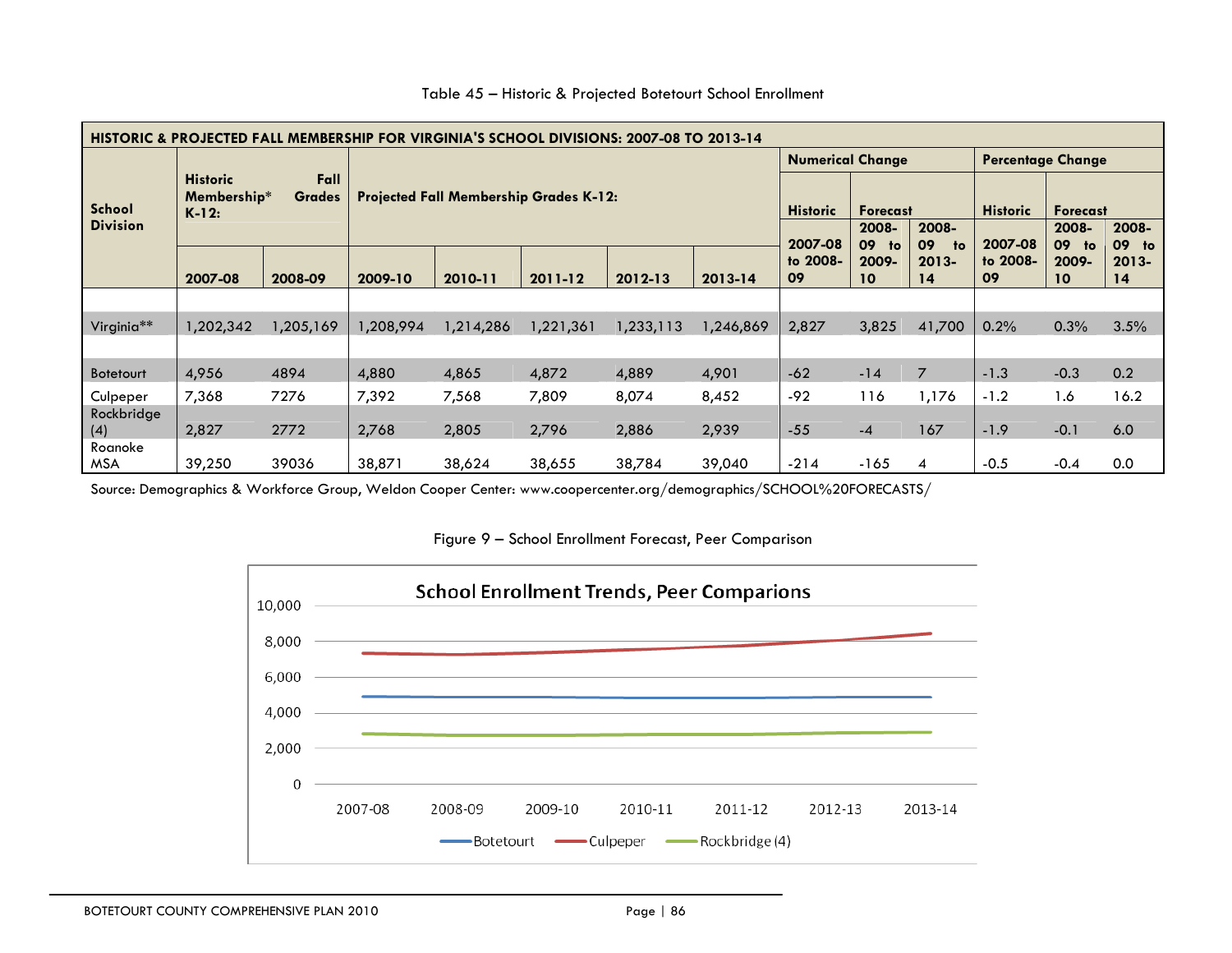#### *Law Enforcement*

The Botetourt County Sheriff's Department provides law enforcement services to Botetourt County and to the Towns of Buchanan, Fincastle and Town of Troutville. With offices located in Fincastle, the Department provides court security, civil process, law enforcement, criminal confinement, crime prevention, D.A.R.E., and animal control services as part of its departmental mission. Approximately twenty-four patrol officers and six investigators provide 24-hour services to County and town residents. An additional five sworn officers provide crime prevention programs and activities to residents.

#### *Fire and Rescue Services*

Seven volunteer fire departments and seven volunteer rescue squads located at a total of eight facilities provide fire and rescue services in Botetourt County (Map 27 – Fire and Rescue Stations). Map 33 (Fire Service Areas) and Map 34 (Rescue Service Areas) show the locations of these fire and rescue facilities and the service areas.

Additionally, Botetourt County operates career Emergency Medical Services from two locations:

- 1 24x7 Advanced Life Support (ALS) ambulance unit, based in Fincastle
- 1 12x7 (daytime) Advanced Life Support (ALS) ambulance based in Troutville
- 1 24x7 Advanced Life Support (ALS) response vehicle, based in Troutville.\*

*\* - This unit is staffed with one Paramedic who responds to meet any available volunteer ambulances at the scene of a call, thus providing advanced life support services.* 

While EMS is the primary mission, career staff members are cross-trained as firefighters and assist with fire response as required. A primary future focus should involve tracking response rates and making adjustments where required to ensure that Fire and EMS services are being provided appropriately and equitably.

In 2008, the County undertook a staffing study and strategies plan for fire and rescue services. The following goals and recommendations are from that plan.

#### *Service Delivery Goals*

- Improve Turnout Times and Response Times
- Improve Incident Coordination
- Enhance On-Scene Service Delivery
- Operational Incident Reporting

#### *Recruitment and Retention Recommendations*

- Returning Pride and Esprit de Corps (Retention)
- Incentive Programs

#### *Training Recommendations*

- Countywide Training Coordination
- Multi-Department Operations
- Increasing Participation at Training Programs
- Leadership Development

Based on the information found in the 2008 study, Botetourt County's current populations of medium density or higher are generally located within 1,000 feet of a fire hydrant (Map 28 - Road/Hydrant Analysis, Roads within 1,000ft of Hydrant and Map 29 - Road/Hydrant Analysis, Roads within three miles of Hydrant). Based on an evaluation of the travel distance capture area (Map 30 – Fire Station Travel Distance), most of the commercial nodes and residential areas are located within a five mile zone of a first response station. More importantly, the travel times of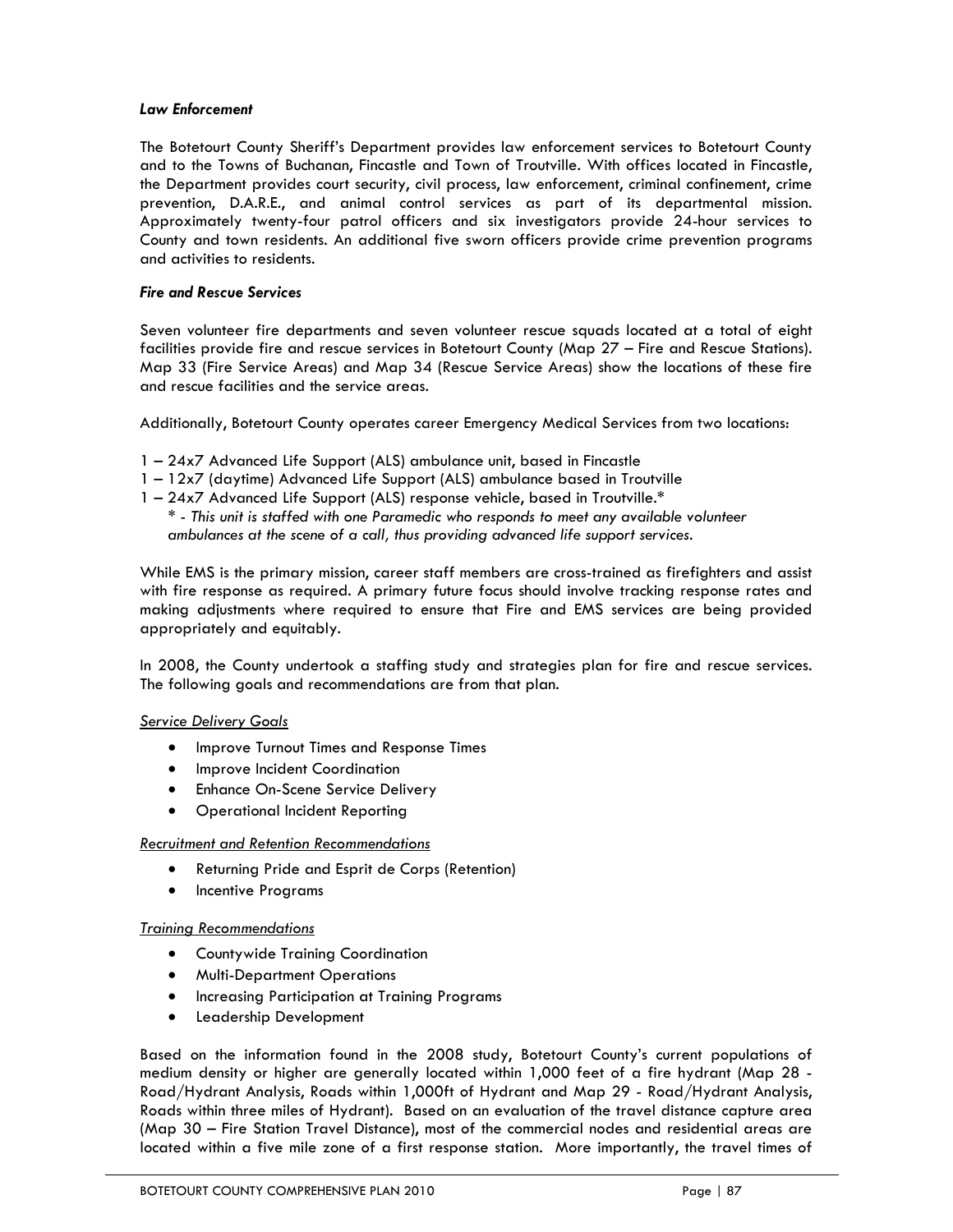five and ten minutes provide fire and rescue coverage to almost all main residential and commercial areas, include most low rural residential areas (Map 31 - Fire Station Travel Time and Map 32 – Rescue Station Travel Time). Based on this information, cross referenced with the Future Land Use map, Botetourt County's areas of designated growth can be served by sufficient fire and rescue services. However, consideration should be given to staffing levels for both fire and EMS service at each location.

#### *Solid Waste Management*

Residential solid waste is collected within Botetourt County by five private companies that collect waste in franchised service areas in accordance with adopted County law. Similarly, commercial businesses contract individually with one of seven private companies franchised to collect commercial waste countywide. These private waste collectors own and operate their own equipment. Collected waste is transported to the Salem Transfer Station for loading onto truck and conveyance and disposal at Amelia Virginia. A Citizen Convenience Center has been constructed adjacent to the Botetourt County landfill located off of Route 779 in the southwest portion of the County (Map 35 – Landfills and Recycle Centers). The Citizens Convenience Center accepts residential waste from citizens that do not want to use the franchised residential collection service.

The existing landfill has capacity and is in full compliance with Virginia Department of Environmental Quality (DEQ) solid waste management regulations. Closure of the landfill is not anticipated in the near future.

*Refuse Collection* - Refuse collection in Botetourt County is privatized through a franchise system. The County receives proposals, interviews and selects the haulers for the franchise contracts and sets the fees that can be charged to residential and commercial customers. The private companies bill the users of the collection services directly. The County is divided into five solid waste residential collection areas (Map 36 – Solid Waste Residential Collection Areas) and three classes of customers.

*Refuse Disposal -* In 2008, the County determined that it is in its best interest to transfer its waste to a disposal facility outside of the County. This decision was made after careful evaluation of its options and geologic investigations of property owned by the County. The existing County-owned property was found to be unsuitable. To site a new facility is very difficult given the rough geology of the County, its growth patterns, and timing.

*Recycling* - The County operates ten drop off sites, nine at the schools and one at the Customer Convenience Center, (Map 35). Compartmentalized roll-off boxes are placed at each site where newspaper, plastics #1 and #2, and metal cans are collected. As of July 1, 2004 the County's recycler would no longer accept brown and green glass. A contract hauler services the sites. The County also recycles tires and white goods at the landfill.

In 2004, the County, with a population of less than 100 persons per square mile, was able to reduce its recycling goal from 25% to15%, per §10.1-1411 D of the Code of Virginia. For 2007 and 2008 the County was below this goal, and operated under a VDEQ approved Recycling Action Plan during that period. The total recycling tonnage for 2009 was 3,550 tons, or 19.1%, bring the County back into conformance with the state mandated goal.

*Litter Control-* Includes volunteer programs associated with the Clean Valley Council, Adopt a Highway programs, and the use of inmate labor for periodic cleanup at the landfill.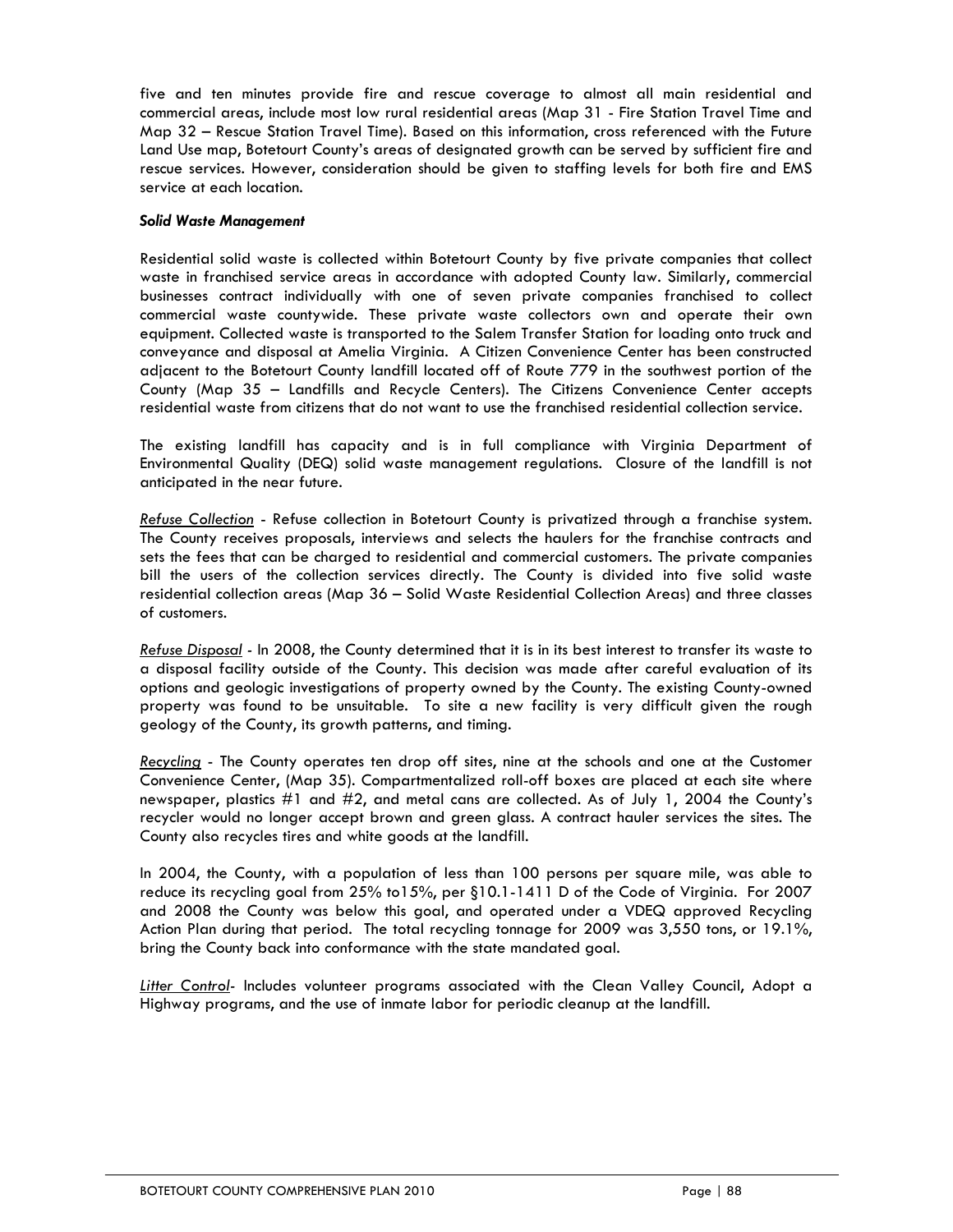#### *Natural Gas*

Natural gas service is available in many parts of Botetourt County. Currently, Roanoke Gas Company, a division of RGC Resources provides natural gas service to the industrial parks in the County, as well as to residents in the Town of Troutville, Daleville, Fincastle and Cloverdale areas. Communities along Route 604/Alternate 220 and U.S. Route 460 East into Webster are also served.

Botetourt County and many other parts of the Roanoke Valley are served by two major gas transmission supply lines that are owned and operated by Columbia Gas Transmission Company. Roanoke Gas also owns and operates a liquefied natural gas (LNG) facility in Botetourt County. This facility is located at the base of Tinker Mountain along Interstate 81. This facility serves as a backup source of natural gas during periods of high demand.

Natural gas lines do not currently serve Buchanan and Blue Ridge. For these and other rural areas, propane can be supplied by Highland Propane and Valley Propane.

#### *Water and Wastewater Services*

Public water and wastewater services often drive growth in suburban and urban communities. The location and availability of public water and waste water facilities are key determinants of land use patterns. Similarly, the timing and location of future extensions or new systems influences the location and rate of growth in a community. For this reason, effective community planning requires strong coordination between future utility plans and future land use and transportation plans and decisions.

Botetourt County has numerous public water and wastewater systems within its borders. These systems, which are regulated by the Virginia Department of Health and/or the Virginia Department of Environmental Quality, are owned and operated by a variety of County, municipal and private entities. Botetourt County has a strong interest in ensuring that public water and wastewater services are designed to meet the future needs of the County. Of particular importance are water and wastewater services to the County's existing and planned commercial and industrial areas and businesses. To this end, the County commissioned a comprehensive countywide water and wastewater analysis. The *Countywide Water and Wastewater Systems Analysis Update,* completed in the fall of 2009, was prepared by ARCADIS. The analysis looked at existing system conditions and projections of future need over a 20 year time frame; identifying deficiencies and recommending improvements to allow the County to continue providing appropriate water and wastewater service to its customers.

The water and wastewater analysis is considered a long-range plan for the development of these facilities, and is appended to this Comprehensive Plan by reference. As a component of this plan, it can be used as a general guide for decisions of the Board of Supervisors pertaining to future capital investment in these facilities. As with all plans, the Water and Wastewater Plan is subject to periodic review and possible revision to address current community needs and the availability of fiscal resources.

Specific recommendations included in the Countywide Water and Wastewater Systems Analysis Update (December 2009) are concentrated in the first ten years and will solve nearly all capacity problems foreseen through the year 2029. Phase 1 of the wastewater system improvements include replacement of pipes that are at or over capacity, specifically in areas between I-81 and the Roanoke County line on the Tinker Creek Interceptor (TCI) and one section on the Cook's Creek Interceptor. Phase 2 improvements include pipe replacements on the entire section of TCI between Lord Botetourt High School and I-81, with additional segments along Cook's Creek Interceptor. Phase 3 improvements should address the entire section of TCI between I-81 and just south of Read Mountain Road in Cloverdale and the remaining pipes in the lower portion of Cook's Creek Interceptor. Phase 4 improvements address remaining pipes in the TCI between Read Mountain Road and Roanoke County.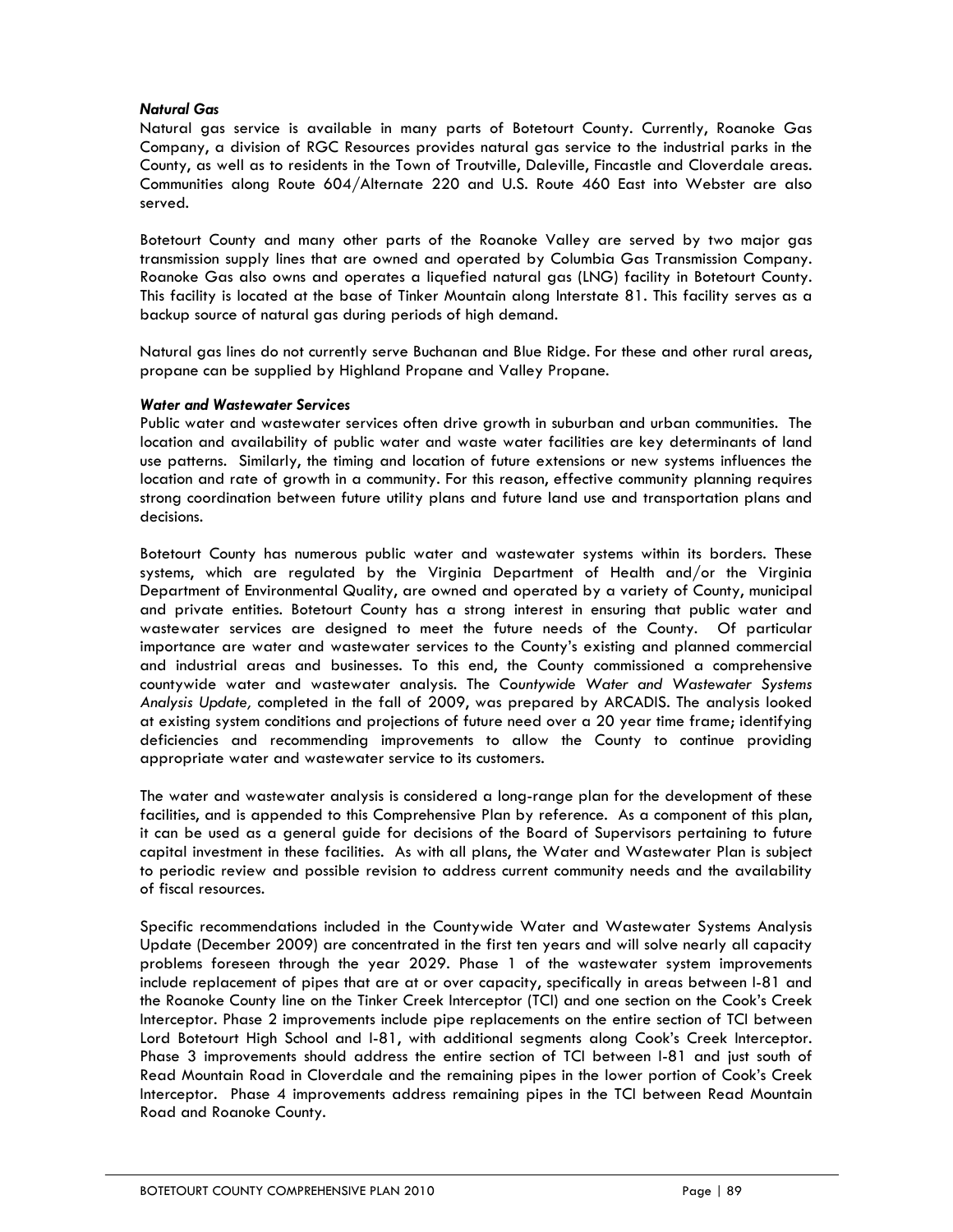Phase 1 water system improvements include interconnecting all County systems; 8-inch water main from Greenfield to HUB, 8-inch water main from HUB to Cloverdale/Vista Park, and 12-inch water main from Cloverdale/Vista Park to East Park. Adding PRV at Radars Funeral Home and PRV from Greenfield to serve parts of Tinkerview Gardens. Installing a booster pump station at HUB. And, abandoning HUB well/springs and Cloverdale/Vista Park well. Phase 2 improvements include beginning to use the Weatherwood wells and changing the operation settings for Radars Funeral Home PRV. Phase 3 water system improvements include abandoning Tinkerview well and connecting all of Tinkerview to the Greenfield system.

#### *Water System Development*

The water demands of County residents are currently met through private wells and through a combination of County, municipal and private water systems that operate within the County. Botetourt County owns and operates several water systems. These include Greenfield, Weatherwood, Williamsburg Court, Cedar Ridge, Tinkerview Gardens, HUB, Autumnwood, Cloverdale/Vista Park, and EastPark. These eight individual systems are combined into five major systems based on their water source and the elevation of their customers: Greenfield, Tinkerview Gardens, HUB, Cloverdale/Vista Park, and EastPark. EastPark is supplied by Western Virginia Water Authority. Water for these systems is supplied by wells. In addition to these County systems, there are thirteen strategic private and municipal (non-County owned) water providers in the southern portion of the County.

Map 37 (Water and Wastewater Infrastructure) presents a summary of Botetourt County water system development plans for a twenty-year time horizon. The 2009 analysis of current and future demand reveals that, in general, water mains are adequately sized, if not over sized for the present and 20-year future horizon. Three phases are anticipated. Recommended immediate improvements include the interconnection of all County systems, specifically the Greenfield, HUB, Cloverdale/Vista Park, and EastPark systems. Interconnection of these three systems will improve water supply and distribution to the areas served by these systems. It will also allow for an enhanced capability to extend these systems to interconnect with some of the privately owned subdivision systems should a future public health need arise.

Within a ten-year time frame, the plan recommends placing the Wetherwood wells into service and proposes changes to operation settings for Raders Funeral Home. The twenty-year timeframe recommends taking the Tinkerview well source off-line.

#### *Land Use Planning Considerations*

Water system improvements during this 20-year time frame are generally located within the southern portion of the County to address the needs of specific areas identified by County staff. These areas include Daleville and Williamsburg Court vicinity of Greenfield's service area and north and east of the EastPark service area. Map 38 and Map 39 provide a comparison of existing and future land uses for the water and wastewater infrastructure.

#### *Waste Water System Development*

Wastewater treatment needs within Botetourt County are met through a combination of on-site facilities, County and municipal collection and treatment, and private treatment facilities. Botetourt County operates sewer lines in the south which includes the infrastructure tributary to the Tinker Creek Interceptor sewer, Cook's Creek Interceptor sewer, and the Glade Creek Interceptor sewer, that provide wastewater flows into the Western Virginia Water Authority's wastewater treatment plant near the City of Roanoke. Map 37 shows the location of wastewater collection systems in the County.

The comprehensive analysis of wastewater needs prepared by ARCADIS indicates that there are a few pipes in the three systems that are over-capacity during existing dry weather conditions and a number of others that are over-capacity during wet weather conditions. It also reveals that currently allocated flows, those which the County has promised to existing or near future customers, will significantly stress the Tinker Creek Interceptor. Future flows from growth projections for the 20-year period will exacerbate these sewer deficiencies.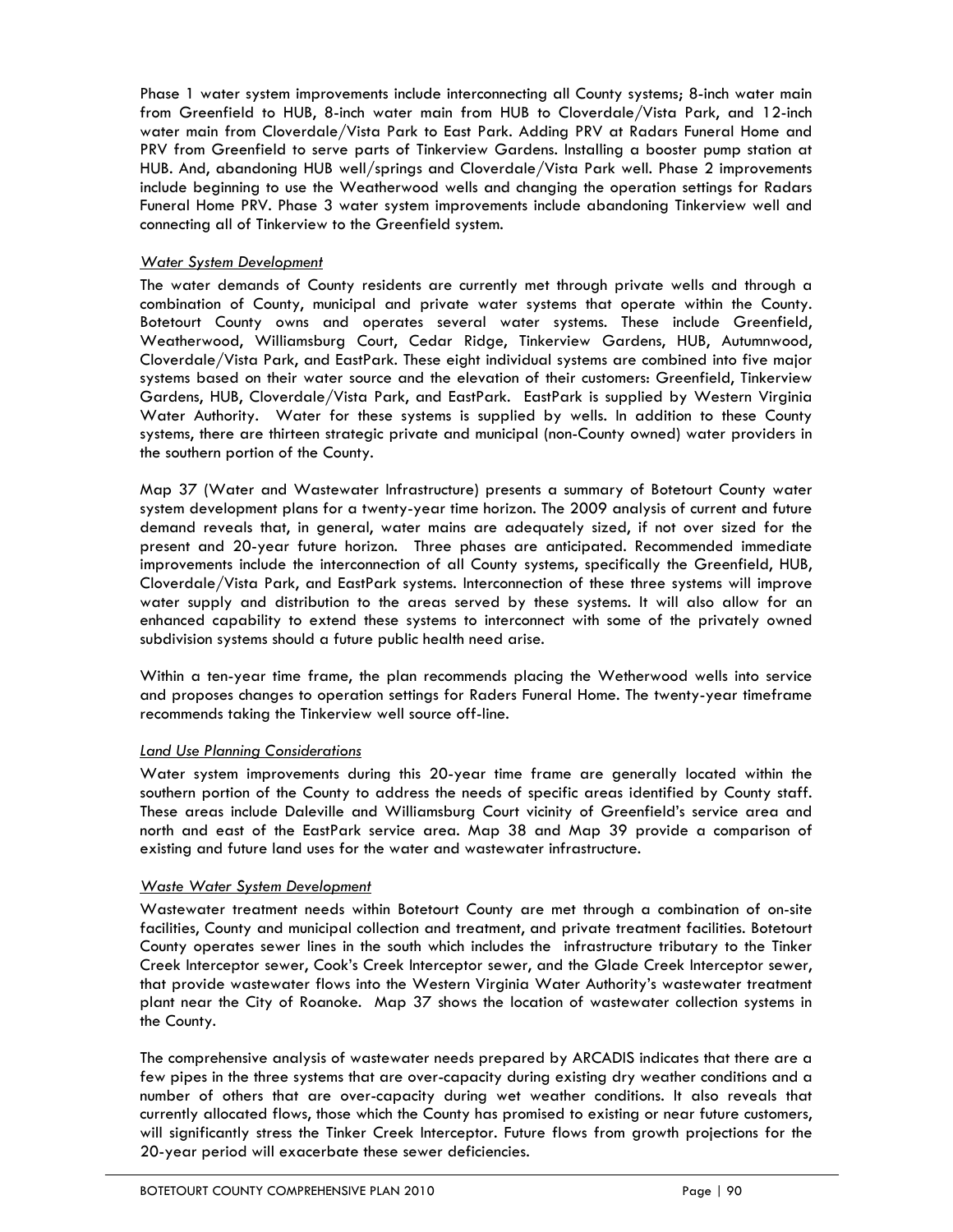# **GOALS, OBJECTIVES AND POLICIES**

# **Community Facilities and Services Goals**

- Ensure that Botetourt County residents are provided adequate public facilities and community services.
- Ensure the provision of and access to comprehensive and innovative state-of-the-art educational facilities, opportunities, and programs for Botetourt County residents.
- Enhance community safety and security through the provision of efficient and effective emergency services such as fire services, emergency medical and transport services, emergency management, and law enforcement.
- Enhance and increase recreational opportunities that will serve all segments of the County citizenry and visitors while preserving open spaces.

# **Community Facilities and Services Objectives**

- Expand the County's water and wastewater systems in accord with the 2009 *Countywide Water and Wastewater Systems Analysis Update* analysis.
- Continue to address the County's solid waste management and recycling requirements in accordance with Virginia law.
- Support an expanded countywide library services program.
- Continue to develop and maintain an integrated County information system that supports all County functions.
- Pursue additional funding for the development of additional public facilities and the provision of programs and services.
- Promote a strong and progressive county school program to properly prepare students for postsecondary education opportunities and to provide students with an array of vocational and technical skills.
- Provide appropriate resources and facilities for law enforcement, fire and rescue training and distribution of services.
- Expand and diversify the County's recreational programs and facilities.

# **Community Facilities and Services Policies**

- Implement the recommended near term improvements to the County's water and wastewater systems.
- Expand the County's water and wastewater system within planned growth areas only.
- Coordinate future public facility expansion and provision with land use planning efforts.
- Continue to operate the County landfill in accord with DEQ guidelines.
- Continue current County recycling initiatives.
- Implement solid waste management and recycling programs.
- Continue to implement the library's five-year plan for the expansion of facilities and programs.
- Expand library programs and facilities to adequately serve existing and future residents.
- Continue with the development, expansion and maintenance of the County's GIS system, and Internet based service delivery applications.
- Continue to prepare and adopt an annual five-year Capital Improvements Plan.
- Continue to monitor and pursue State and Federal grant and loan funds to assist with programmatic and capital needs for all County departments and functions.
- Identify and pursue potential private grant and loan funding sources for programmatic and capital needs.
- Provide training opportunities for teachers and staff.
- Enhance educational facilities.
- Support the development of programs designed to enhance the quality of educational services available for all students.
- Support the efforts of the Community Colleges and other entities to provide vocational and technical workforce-development opportunities and facilities to County students.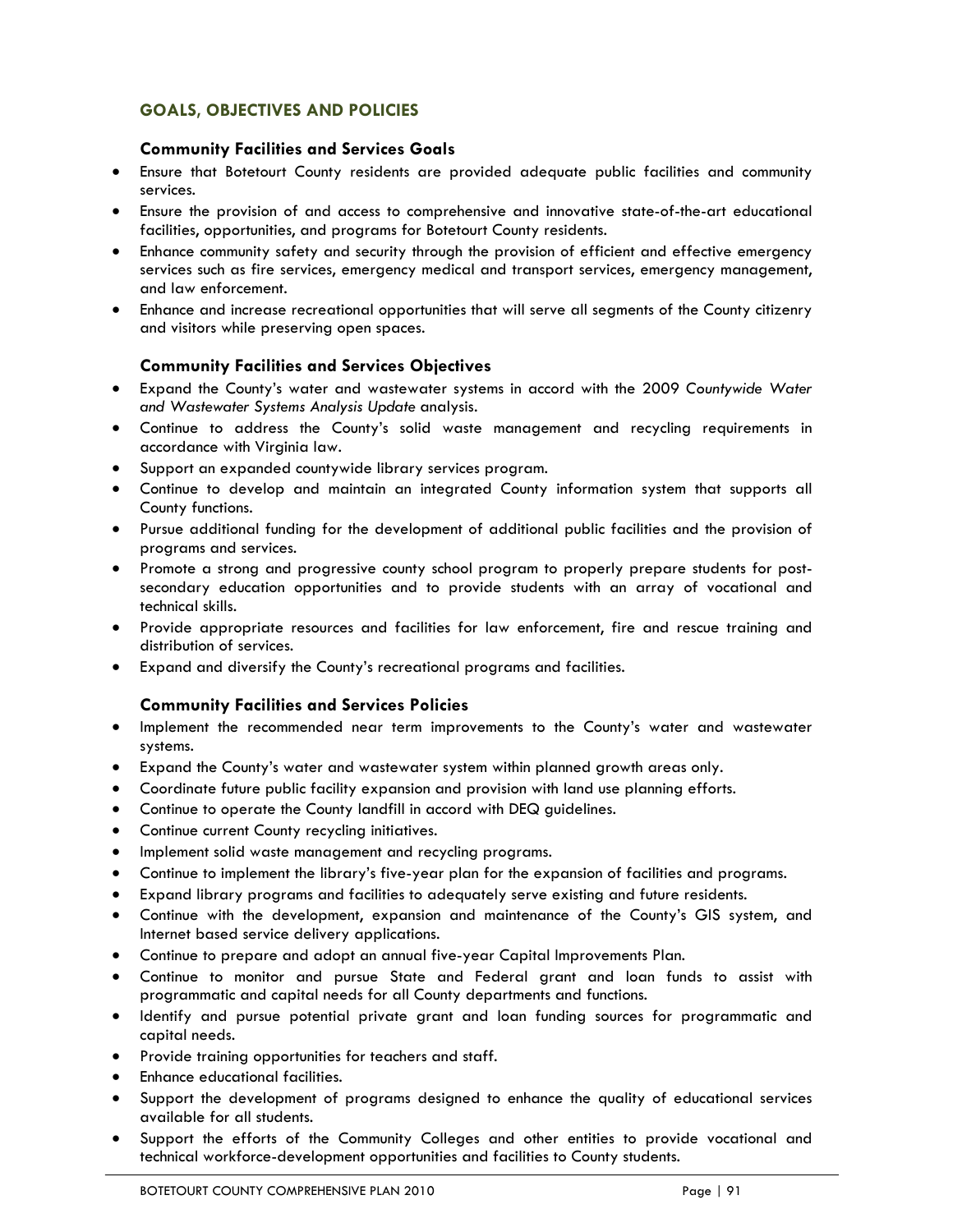- Evaluate the recommendations contained in the recently completed Fire Rescue Needs Assessment, and, as resources allow, implement those recommendations that are necessary to ensure a well coordinated and well trained fire and emergency medical response function.
- Continue to implement the Recreation Department's plan for the expansion of facilities and programs.
- Identify potential areas for County owned park and recreation area development.
- Develop joint school and County recreational facilities wherever practicable and promote programs that serve the recreational needs of all County residents.
- Support development of the Upper James River by improving and increasing access points to allow a variety of recreational types such as boating, fishing, picnicking and river viewing.
- Work with private landowners and government agencies to implement system of walking and bike paths, and trails that serve both the recreational and transportation needs of residents and visitors.
- Provide additional playgrounds, tennis courts and community swimming pools.
- Continue cooperation with the National Park Service, Department of Forestry and National Forest Service in the protection of the Blue Ridge Parkway and the Appalachian Trail.
- Identify and protect critical viewsheds for their environmental, aesthetic, cultural, agricultural/forestal and recreational value.
- Encourage all future development at Blue Ridge Parkway interchanges and along the Upper James to be designed consistent with the character, culture and history of these valuable resources.